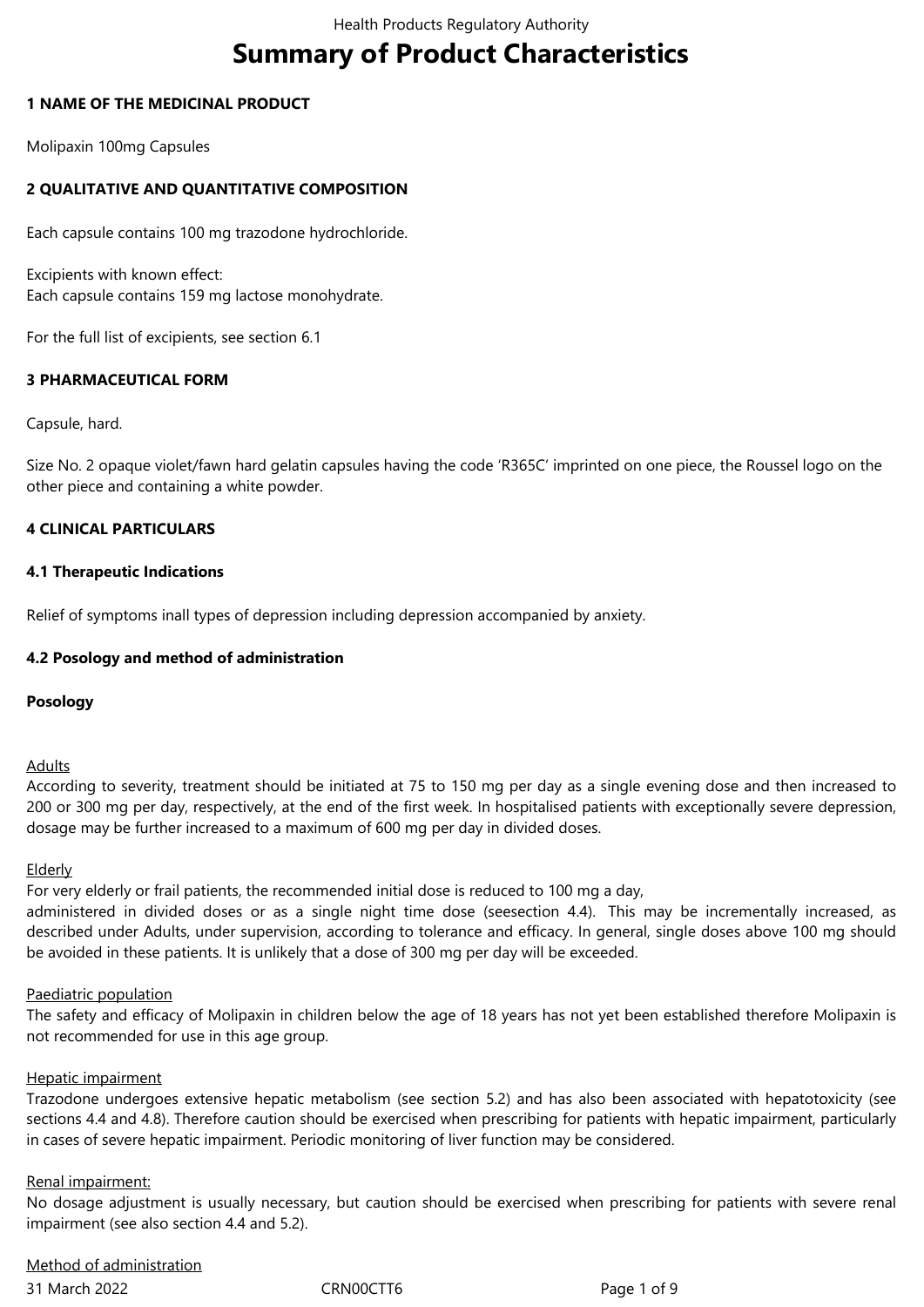Capsules should be swallowed whole with a drink of water.

A decrease of the side-effects (increase of the resorption and decrease of the peak plasma concentration) can be reached by taking trazodone hydrochloride after a meal.

# **4.3 Contraindications**

Hypersensitivity to the active substance or to any of the excipients listed in section 6.1. Alcohol intoxication and intoxication with hypnotics. Acute myocardial infarction.

# **4.4 Special warnings and precautions for use**

# Suicide/suicidal thoughts or clinical worsening

Depression is associated with an increased risk of suicidal thoughts, self harm and suicide (suicide-related events). This risk persists until significant remission occurs. As improvement may not occur during the first few weeks or more of treatment, patients should be closely monitored until such improvement occurs. It is general clinical experience that the risk of suicide may increase in the early stages of recovery.

Other psychiatric conditions for which Molipaxin is prescribed can also be associated with an increased risk of suicide-related events. In addition, these conditions may be co-morbid with major depressive disorder. The same precautions observed when treating patients with major depressive disorder should therefore be observed when treating patients with other psychiatric disorders.

Patients with a history of suicide-related events, or those exhibiting a significant degree of suicidal ideation prior to commencement of treatment are known to be at greater risk of suicidal thoughts or suicide attempts and should receive careful monitoring during treatment. A meta-analysis of placebo-controlled clinical trials of antidepressant drugs in adult patients with psychiatric disorders showed an increased risk of suicidal behaviour with antidepressants compared to placebo in patients less than 25 years old.

Close supervision of patients and in particular those at high risk should accompany drug therapy especially in early treatment and following dose changes. Patients (and caregivers of patients) should be alerted about the need to monitor for any clinical worsening, suicidal behaviour or thoughts and unusual changes in behaviour and to seek medical advice immediately if these symptoms present.

To minimise the potential risk of suicide attempts, particularly at therapy initiation, only restricted quantities of trazodone should be prescribed at each occasion.

It is recommended that careful dosing and regular monitoring is adopted in patients with the following conditions:

- Epilepsy, specifically abrupt increases or decreases of dosage should be avoided
- Patients with hepatic or renal impairment, particularly if severe
- Patients with cardiac disease, such as angina pectoris, conduction disorders or AV blocks of different degree, recent myocardial infarction
- Hyperthyroidism
- Micturition disorders, such as prostate hypertrophy, although problems would not be anticipated as the anticholinergic effect of trazodone is only minor
- Acute narrow angle glaucoma, raised intra-ocular pressure, although major changes would not be anticipated due to the minor anticholinergic effect of trazodone .

Administration of antidepressants in patients with schizophrenia or other psychotic disorders may result in a possible worsening of psychotic symptoms. Paranoid thoughts may be intensified. During therapy with trazodone a depressive phase can change from a manic – depressive psychosis into a manic phase. In that case trazodone must be stopped.

### Serotonin syndrome

Interactions in terms of serotonin syndrome (a potentially life-threatening condition)/malignant neuroleptic syndrome have been described in case of concomitant use of other serotonergically acting substances like other antidepressants (e.g. tricyclic antidepressants, SSRI's, SNRI's and MAO-inhibitors) and neuroleptics. Malignant neuroleptic syndromes with fatal outcome have been reported in cases of coadministration with neuroleptics, for which this syndrome is a known possible adverse drug reaction (see section 4.5 and 4.8).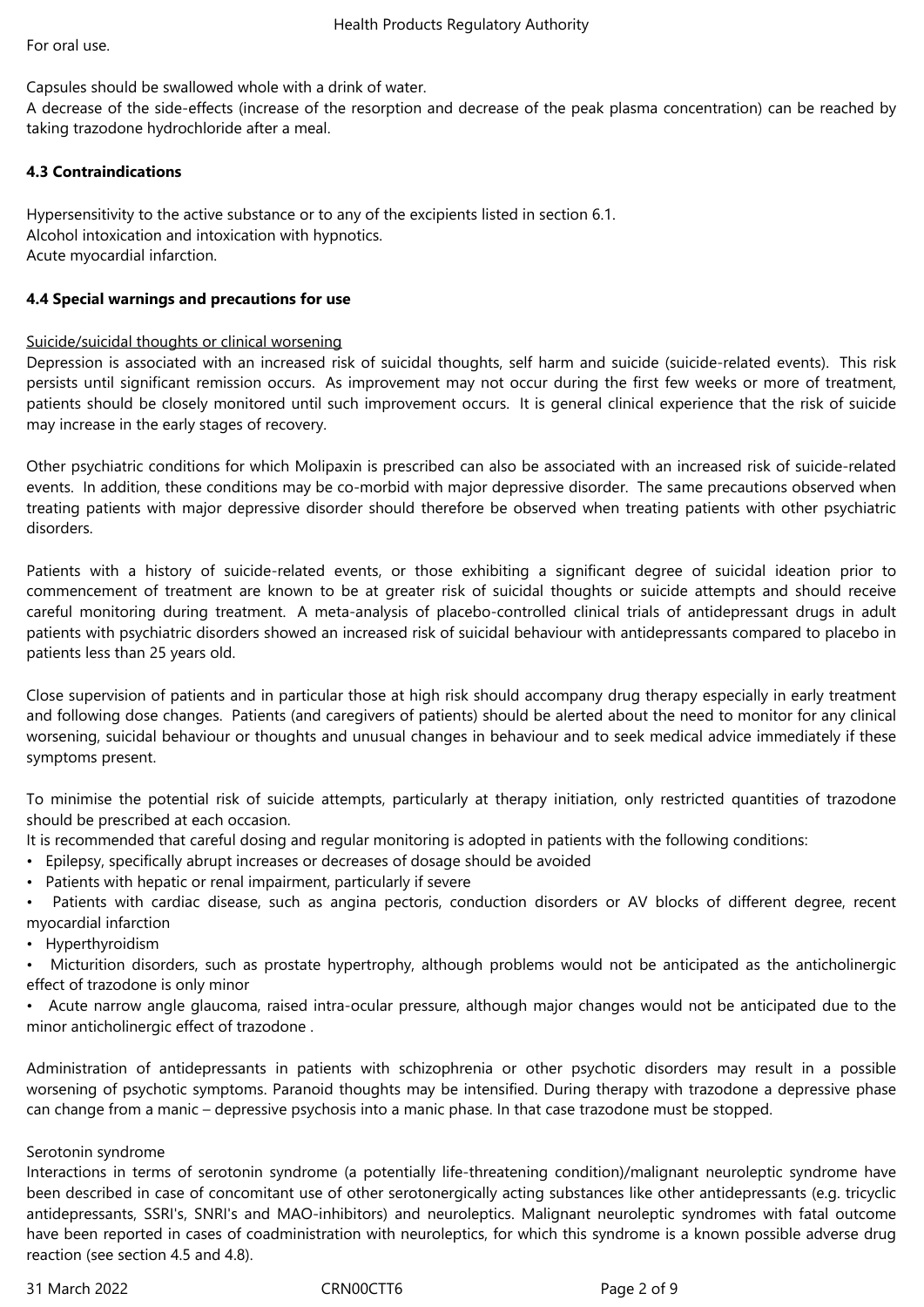Concomitant administration of Molipaxin and buprenorphine may result in serotonin syndrome (see section 4.5).

If concomitant treatment with other serotonergic agents is clinically warranted, careful observation of the patient is advised, particularly during treatment initiation and dose increases.

Symptoms of serotonin syndrome may include mental-status changes, autonomic instability, neuromuscular abnormalities, and/or gastrointestinal symptoms.

If serotonin syndrome is suspected, a dose reduction or discontinuation of therapy should be considered depending on the severity of the symptoms.

## **Agranulocytosis**

Since agranulocytosis may clinically reveal itself with influenza-like symptoms, sore throat, and fever, in these cases it is recommended to check haematology.

Hypotension, including orthostatic hypotension and syncope, has been reported to occur in patients receiving trazodone. Concomitant administration of antihypertensive therapy with trazodone may require a reduction in the dose of the antihypertensive drug.

Following therapy with trazodone, particularly for a prolonged period, an incremental dosage reduction to withdrawal is recommended, to minimise the occurrence of withdrawal symptoms, characterised by nausea, headache, and malaise.

There is no evidence that trazodone hydrochloride possesses any addictive properties.

# QT prolongation

As with other antidepressant drugs, cases of QT interval prolongation have been reported with trazodone very rarely. Caution is advised when prescribing trazodone with medicinal products known to prolong QT interval. Trazodone should be used with caution in patients with known cardiovascular disease including those associated with prolongation of the QT interval.

Potent CYP3A4 inhibitors may lead to increases in trazodone serum levels. See Section 4.5 for further information.

# **Priapism**

As with other drugs with alpha-adrenolytic activity, trazodone has very rarely been associated with priapism. This may be treated with an intracavernosum injection of an alpha-adrenergic agent such as adrenaline or metaraminol. However there are reports of trazodone-induced priapism which have required surgical intervention or led to permanent

sexual dysfunction. Patients developing this suspected adverse reaction should cease trazodone immediately.

Undesirable effects may be more common during concomitant use of trazodone and herbal preparations containing St. John's wort (Hypericum perforatum).

### Lactose

Patients with rare hereditary problems of galactose intolerance, total lactase deficiency or glucose galactose malabsorption should not take this medicine.

### Paediatric population

Trazodone should not be used in the treatment of depression in children and adolescents under the age of 18 years. Studies with other classes of antidepressants have shown a risk of suicidality, self-harm and hostility to be related to the compounds. This risk cannot be excluded in Trazodone. Furthermore, long-term safety data in children and adolescents concerning growth, maturation and cognitive and behavioural development are not available.

### Elderly

Elderly patients may more often experience orthostatic hypotension, somnolence and other anticholinergic effects of trazodone. Careful consideration should be given to the potential for additive effects withconcomitant medication use such as with other psychotropics or antihypertensives or in the presence of risk factors such as comorbid disease, which may exacerbate these reactions. It is recommended that the patient/carer is informed of the potential for these reactions and monitored closely for such effects following initiation of therapy, prior to and following upward dose titration.

### Hepatic impairment

Severe hepatic disorders with potential fatal outcome have been reported with trazodone use (see adverse reaction section). Patients should be instructed to report immediately signs such as asthenia, anorexia, nausea, vomiting, abdominal pain or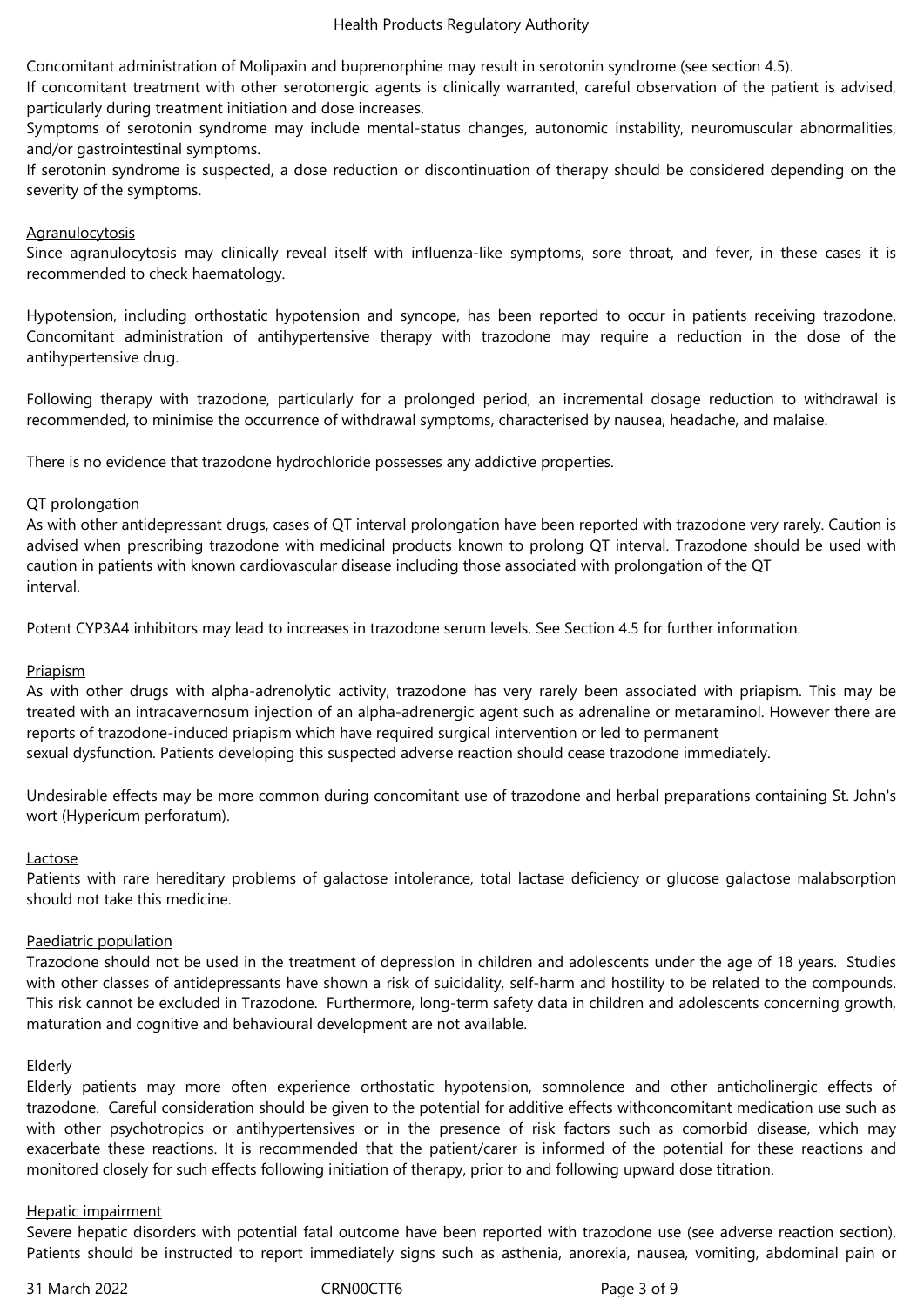#### Health Products Regulatory Authority

icterus to a physician. Investigations including clinical examination and biological assessment of liver function should be undertaken immediately and withdrawal of trazodone therapy be considered.

Should jaundice occur in a patient, trazodone therapy must be withdrawn.

#### **4.5 Interaction with other medicinal products and other forms of interactions**

The sedative effects of antipsychotics, hypnotics, sedatives, anxiolytics, and antihistaminic drugs may be intensified; dosage reduction is recommended in such instances.

The metabolism of antidepressants is accelerated due to hepatic effects by oral contraceptives, phenytoin, carbamazepine and barbiturates. The metabolism of antidepressants is inhibited by cimetidine and some other antipsychotics.

#### CYP3A4 inhibitors

Drug metabolism studies in vitro are indicative that there is a potential for drug interactions when trazodone is given with potent CYP3A4 inhibitors such as erythromycin, ketoconazole, itraconazole, ritonavir, indinavir, and nefazodone. It is likely that potent CYP3A4 inhibitors may lead to substantial increases in trazodone plasma concentrations. It has been confirmed in invivo-studies in healthy volunteers, that a ritonavir dose of 200 mg BID increased the plasma levels of trazodone by greater than twofold, leading to nausea, syncope and hypotension. If trazodone is used with a potent CYP3A4 inhibitor, a lower dose of trazodone should be considered. However, co-administration of trazodone and potent CYP3A4 inhibitors should be avoided where possible.

#### Carbamazepine

Co-administration results in reduced plasma concentrations of trazodone. Concomitant use of carbamazepine 400 mg daily led to a decrease of plasma

concentrations of trazodone and its active metabolite m-chlorophenylpiperazine of 76 % and 60 %, respectively. Patients should be closely monitored to ascertain if an increased trazodone dosage is required.

#### Tricyclic antidepressants

Concurrent administration should be avoided due to the risk of interaction. Serotonin syndrome and cardiovascular side effects should be bewared.

#### Fluoxetine

Rare cases have been reported of elevated trazodone plasma levels and adverse effects when trazodone had been combined with fluoxetine, a CYP1A2/2D6 inhibitor. The mechanism underlying a pharmacokinetic interaction is not fully understood. A pharmacodynamic interaction (serotonin syndrome) could not be excluded.

### Monoamine oxidase inhibitors

Possible interactions with monoamine oxidase inhibitors have occasionally been reported. Although some clinicians do give both concurrently, use of trazodone concomitantly with MAOIs, or within two weeks from discontinuation of these substances, is not recommended. The administration of MAOIs within one week since discontinuation of trazodone treatment is not recommended either.

#### Phenothiazines

Severe orthostatic hypotension has been observed in case of concomitant use of phenothiazines, like e.g. chlorpromazine, fluphenazine, levomepromazine, perphenazine.

### Anaesthetics/muscle relaxants

Trazodone hydrochloride may enhance the effects of muscle relaxants and volatile anaesthetics, and caution should be exercised in such instances.

#### Alcohol

Trazodone intensifies the sedative effects of alcohol. Alcohol should be avoided during trazodone therapy.

# Levodopa

Antidepressants can accelerate the metabolism of levodopa.

# **Buprenorphrine**

Molipaxin should be used cautiously when co-administered with buprenorphine, as the risk of serotonin syndrome, a potentially life-threatening condition, is increased (see section 4.4).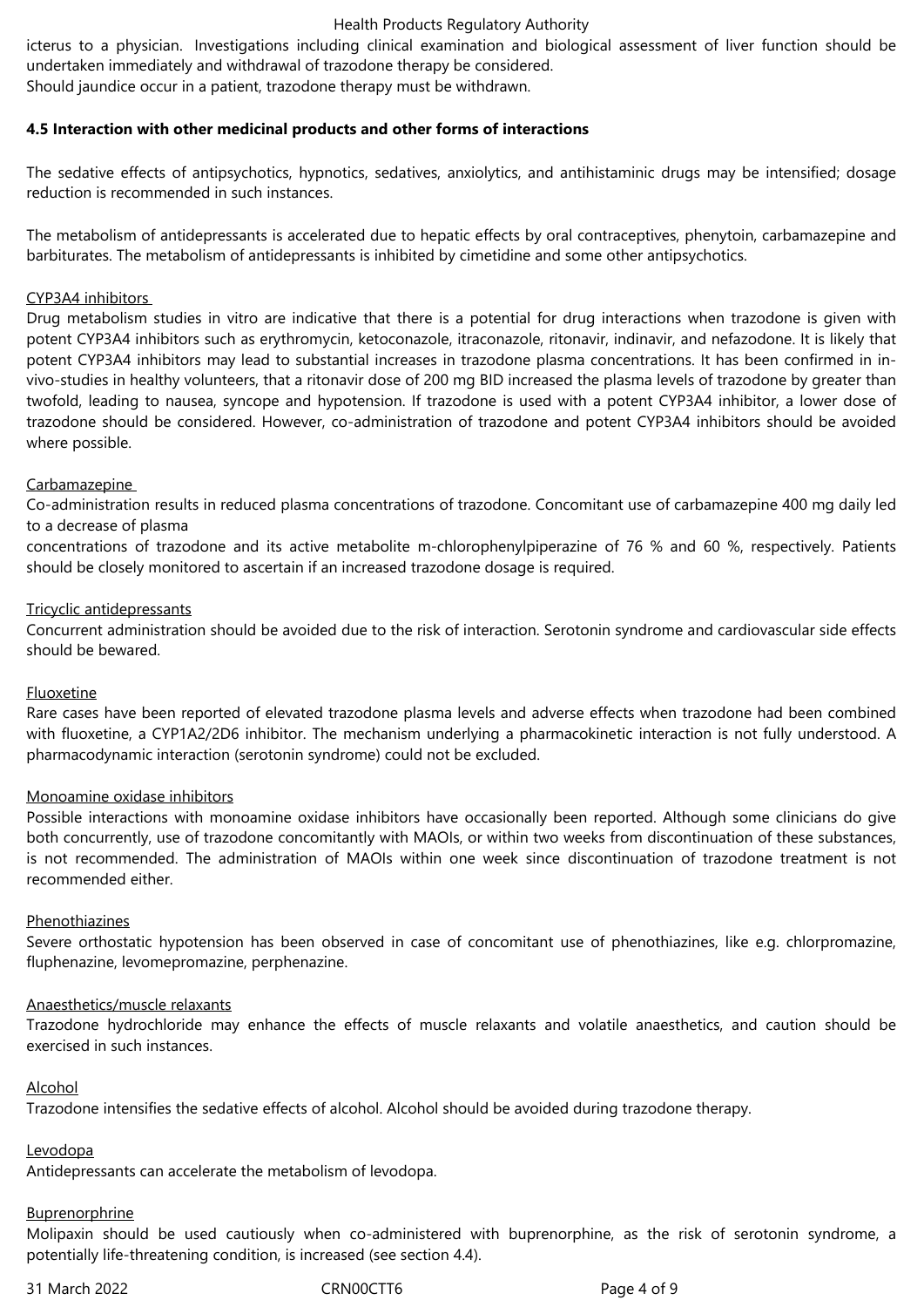# **Other**

Concomitant use of Trazodone with drugs known to prolong the QT interval may increase the risk of ventricular arrhythmias, including torsade de pointes. Caution should be used when these drugs are coadministered with trazodone.

Since trazodone is only a very weak inhibitor of noradrenaline re-uptake and does not modify the blood pressure response to tyramine, interference with the hypotensive action of guanethidine-like compounds is unlikely. However, studies in laboratory animals suggest that trazodone may inhibit most of the acute actions of clonidine. In the case of other types of antihypertensive drug, although no clinical interactions have been reported, the possibility of potentiation should be considered.

Undesirable effects may be more frequent when trazodone is administered together with preparations containing Hypericum perforatum.

There have been reports of changes in prothrombin time in patients concomitantly receiving trazodone and warfarin.

Concurrent use with trazodone may result in elevated serum levels of digoxin or phenytoin. Monitoring of serum levels should be considered in these patients.

# **4.6 Fertility, pregnancy and lactation**

Trazodone should only be administered during pregnancy or lactation if considered essential by the physician. **Pregnancy** 

Data on a limited number (< 200) of exposed pregnancies indicate no adverse effects of trazodone on pregnancy or on the health of the foetus/newborn child. To date, no other relevant epidemiological data area available. Animal studies do not indicate direct or indirect harmful effects with respect to pregnancy, embryonal/foetal development, parturition or postnatal development at therapeutic doses (see section 5.3).

Caution should be exercised when prescribing to pregnant women. When trazodone is used until delivery, newborns should be monitored for the occurrence of withdrawal symptoms.

# Breast-feeding

Limited data indicate that excretion of trazodone in human breast milk is low, but levels of the active metabolite are not known. Due to the paucity of data, a decision on whether to continue/discontinue breast-feeding or to continue/discontinue therapy with trazodone should be made taking into account the benefit of breast-feeding to the child and the benefit of trazodone therapy to the woman.

# **4.7 Effects on ability to drive and use machines**

Trazodone has minor or moderate influence on the ability to drive and use machines.

Patients should be cautioned against the risks of driving or operating machinery until they are sure they are not affected by drowsiness, sedation, dizziness, confusional states, or blurred vision.

# **4.8 Undesirable effects**

Cases of suicidal ideation and suicidal behaviours have been reported during trazodone therapy or early after treatment discontinuation (see Section 4.4).

The following symptoms, some of which are commonly reported in cases of untreated depression, have also been recorded in patients receiving trazodone therapy.

| <b>MedDRA System Organ Class</b>            | Frequency not known (cannot be estimated from the available data)                                       |             |
|---------------------------------------------|---------------------------------------------------------------------------------------------------------|-------------|
| Blood and the lymphatic<br>system disorders | Blood dyscrasias (including agranulocytosis, thrombocytopenia, eosinophilia, leucopenia and<br>anaemia) |             |
|                                             |                                                                                                         |             |
| Immune system disorders                     | Allergic reactions                                                                                      |             |
| Endocrine disorders                         | Syndrome of Inappropriate Antidiuretic Hormone Secretion                                                |             |
|                                             |                                                                                                         |             |
| 31 March 2022                               | CRN00CTT6                                                                                               | Page 5 of 9 |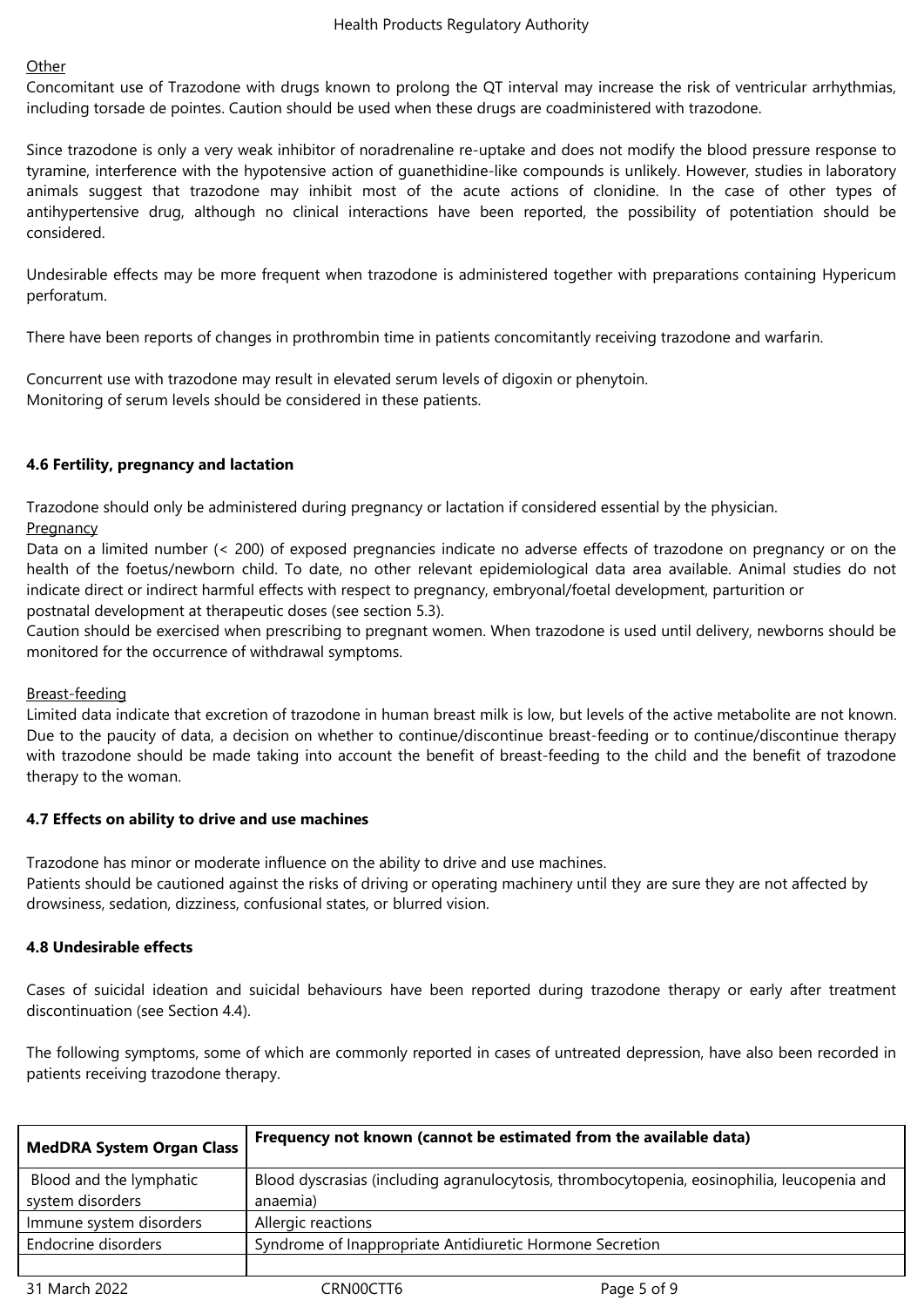|                             | Suicidal ideation or suicidal behaviours <sup>2</sup> , confusional state, insomnia, disorientation, mania, |  |  |
|-----------------------------|-------------------------------------------------------------------------------------------------------------|--|--|
| Psychiatric disorders       | anxiety, nervousness, agitation                                                                             |  |  |
|                             | (very occasionally exacerbating to delirium), delusion, aggressive reaction, hallucinations,                |  |  |
|                             | nightmares, libido decreased, withdrawal syndrome                                                           |  |  |
|                             | Serotonin syndrome, convulsion, neuroleptic malignant syndrome, dizziness, vertigo,                         |  |  |
| Nervous system disorders    | headache, drowsiness <sup>3</sup> , restlessness, decreased alertness, tremor, blurred vision, memory       |  |  |
|                             | disturbance, myoclonus, expressive aphasia,                                                                 |  |  |
|                             | paraesthesia, dystonia, taste altered                                                                       |  |  |
|                             | Cardiac arrhythmias <sup>4</sup> (including Torsade de Pointes, palpitations, premature ventricular         |  |  |
| Cardiac disorders           | contractions, ventricular couplets, ventricular tachycardia), bradycardia, tachycardia, ECG                 |  |  |
|                             | abnormalities (QT prolongation) <sup>2</sup>                                                                |  |  |
| Vascular disorders          | Ortostatic hypotension, hypertension, syncope                                                               |  |  |
| Respiratory, thoracic and   | Nasal congestion, dyspnoea                                                                                  |  |  |
| mediastinal disorders       |                                                                                                             |  |  |
| Gastrointestinal disorders  | Nausea, vomiting, dry mouth, constipation, diarrhoea, dyspepsia, stomach pain,                              |  |  |
|                             | gastroenteritis, increased salivation, paralytic ileus                                                      |  |  |
|                             | Severe hepatic disorders such as hepatitis/fulminant hepatitis, hepatic failure with potential              |  |  |
| Hepato-biliary disorders    | fatal outcome.                                                                                              |  |  |
|                             | Hepatic function abnormalities (including jaundice and hepatocellular damage) $5$ , cholestasis             |  |  |
|                             | intrahepatic                                                                                                |  |  |
| Skin and subcutaneous       | Skin rash, pruritus, hyperhidrosis                                                                          |  |  |
| tissue disorders            |                                                                                                             |  |  |
| Musculoskeletal and         | Pain in limb, back pain, myalgia, arthralgia                                                                |  |  |
| connective tissue disorders |                                                                                                             |  |  |
| Renal and urinary disorders | Micturition disorders                                                                                       |  |  |
| Reproductive system and     | Priapism <sup>6</sup>                                                                                       |  |  |
| breast disorders            |                                                                                                             |  |  |
| General disorders and       | Weakness, oedema, influenza-like symptoms, fatique, chest pain, fever                                       |  |  |
| administration site         |                                                                                                             |  |  |
| conditions                  |                                                                                                             |  |  |
| Investigations              | Elevated liver enzymes                                                                                      |  |  |

<sup>1</sup> Fluid and electrolyte status should be monitored in symptomatic patients.

<sup>2</sup> See also Section 4.4.

 $3$  Trazodone is a sedative antidepressant and drowsiness, sometimes experienced during the first days of treatment, usually disappears on continued therapy.

<sup>4</sup> Studies in animals have shown that trazodone is less cardiotoxic than the tricyclic antidepressants, and clinical studies suggest that the drug may be less likely to cause cardiac arrhythmias in man. Clinical studies in patients with pre-existing cardiac disease indicate that trazodone may be arrhythmogenic in some patients in that population.

<sup>5</sup> Adverse effects on hepatic function, sometimes severe, have been rarely reported. Should such effects occur, trazodone should be immediately discontinued.

<sup>6</sup> See also Section 4.4

# Reporting of suspected adverse reactions

Reporting suspected adverse reactions after authorisation of the medicinal product is important. It allows continued monitoring of the benefit/risk balance of the medicinal product. Healthcare professionals are asked to report any suspected adverse reactions via HPRA PharmacovigilanceWebsite: www.hpra.ie

# **4.9 Overdose**

### Features of toxicity

The most frequently reported reaction to overdose have included drowsiness, dizziness, nausea and vomiting. In more serious cases coma, tachycardia, hypotension, hyponatraemia, convulsions and respiratory failure have been reported. Cardiac features may include bradycardia, QT prolongation and torsade de pointes. Symptoms may appear 24 hours or more after overdose.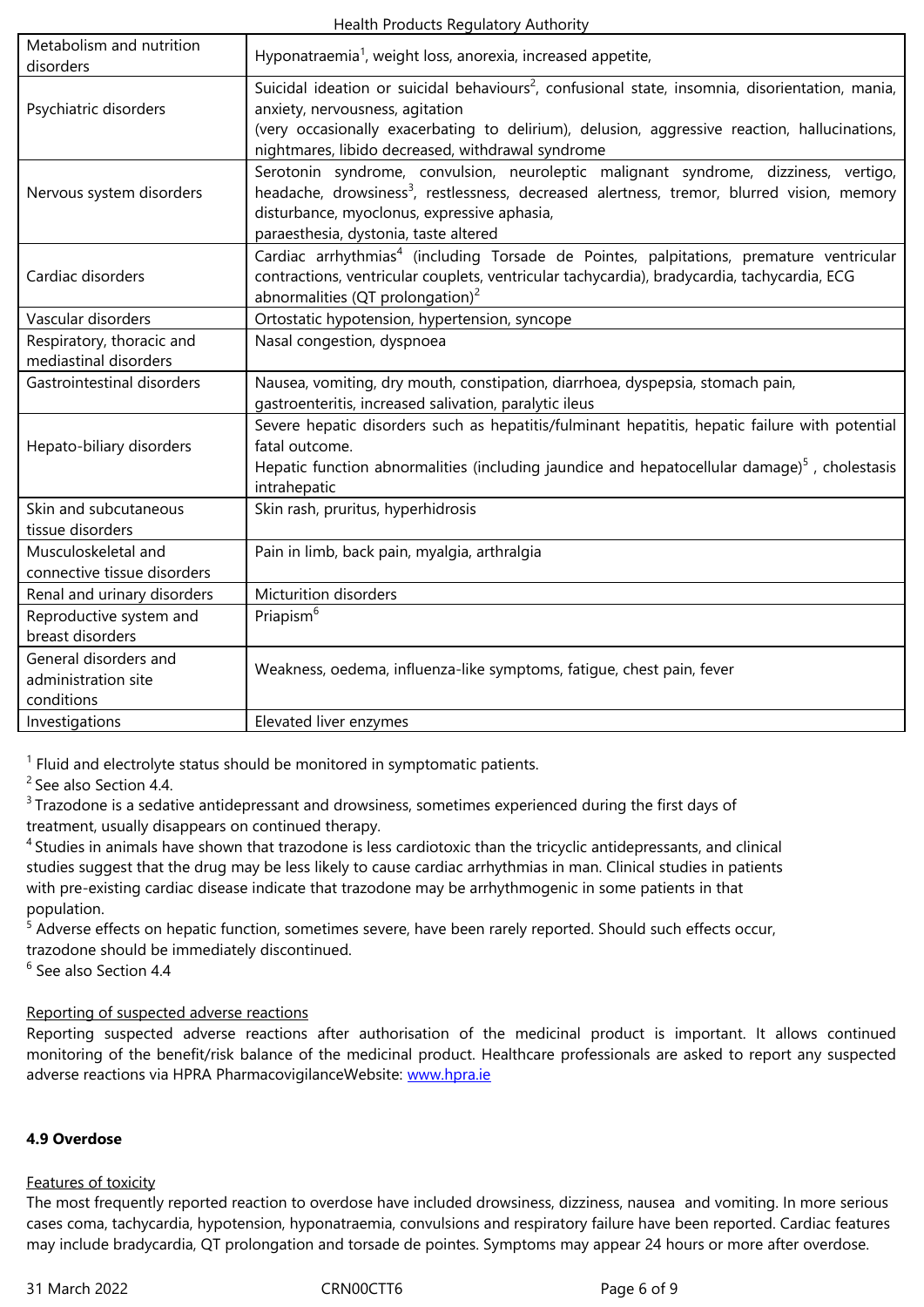## Health Products Regulatory Authority

Overdoses of Trazodone in combination with other antidepressants may cause serotonin syndrome.

#### **Management**

There is no specific antidote to trazodone. Activated charcoal should be considered in adults who have ingested more than 1 g trazodone, or in children who have ingested more than 150 mg trazodone within 1 hour of presentation. Alternatively, in adults, gastric lavage may be considered within 1 hour of ingestion of a potentially life-threatening overdose.

Observe for at least 6 hours after ingestion (or 12 hours if a sustained release preparation has been taken). Monitor BP, pulse and GCS. Monitor oxygen saturation if GCS is reduced. Cardiac monitoring is appropriate in symptomatic patients.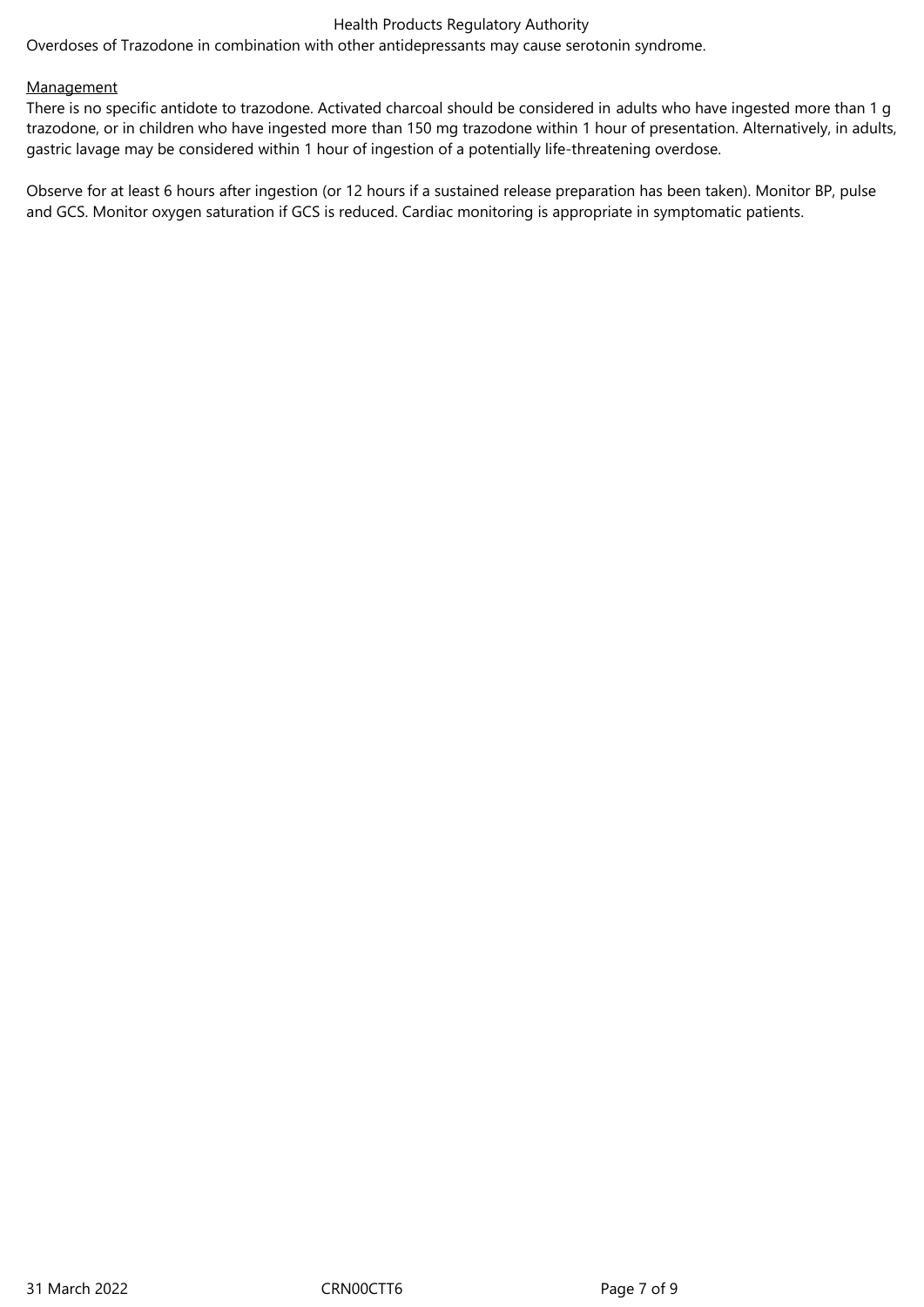Single brief convulsions do not require treatment. Control frequent or prolonged convulsions with intravenous diazepam (0.1 – 0.3mg/kg/bodyweight) or lorazepam (4mg in an adult and 0.5mg/kg in a child). If these measures do not control the fits, an intravenous infusion of phenytoin may be useful. Give oxygen and correct acid base and metabolic disturbances as required.

Treatment should be symptomatic and supportive in the case of hypotension and excessive sedation. If severe hypotension persists consider use of inotropes, e.g. dopamine or dobutamine.

# **5 PHARMACOLOGICAL PROPERTIES**

### **5.1 Pharmacodynamic properties**

Molipaxin is a potent anti-depressant. It also has anxiety reducing activity. Molipaxin is a triazolopyridine derivative chemically unrelated to known tricyclic, tetracyclic and other anti-depressant agents. It has negligible effect on noradrenaline re-uptake mechanisms. Whilst the mode of action of Molipaxin is not known precisely, its anti-depressant activity may concern noradrenergic potentiation by mechanisms other than uptake blockade. A central antiserotonin effect may account for the drug's anxiety reducing properties.

### **5.2 Pharmacokinetic properties**

Trazodone is rapidly absorbed from the gastro-intestinal tract and extensively metabolised. Paths of metabolism of trazodone include n-oxidation and hydroxylation. The metabolic m-chlorophenylpiperazine is active. Trazodone is excreted in the urine almost entirely in the form of its metabolites, either in free or in conjugated form. The elimination of trazodone is biphasic, with a terminal elimination half-life of 5-13 hours. Trazodone is excreted in breast milk.

There was an approximate two-fold increase in terminal phase half-life and significantly higher plasma concentrations of trazodone in 10 subjects aged 65 to 74 years compared with 12 subjects aged 23 to 30 years following a 100 mg dose of trazodone.It was suggested that there is an age-related reduction in the hepatic metabolism of trazodone.

*In vitro* studies in human liver microsomes show that Trazodone is mainly metabolized by cytochrome P4503A4 (CYP3A4).

# **5.3 Preclinical safety data**

Not applicable.

# **6 PHARMACEUTICAL PARTICULARS**

### **6.1 List of excipients**

Lactose Monohydrate Magnesium Stearate Gelatin Titanium dioxide (E171) Erythrosine (E127) Indigo carmine (E132) Red Iron Oxide (E172) Yellow Iron Oxide (E172)

### Printing Ink

Shellac Propylene glycol Black Iron Oxide (E172) Ammonium Hydroxide or Potassium Hydroxide and Ammonia Solution

### **6.2 Incompatibilities**

Not applicable.